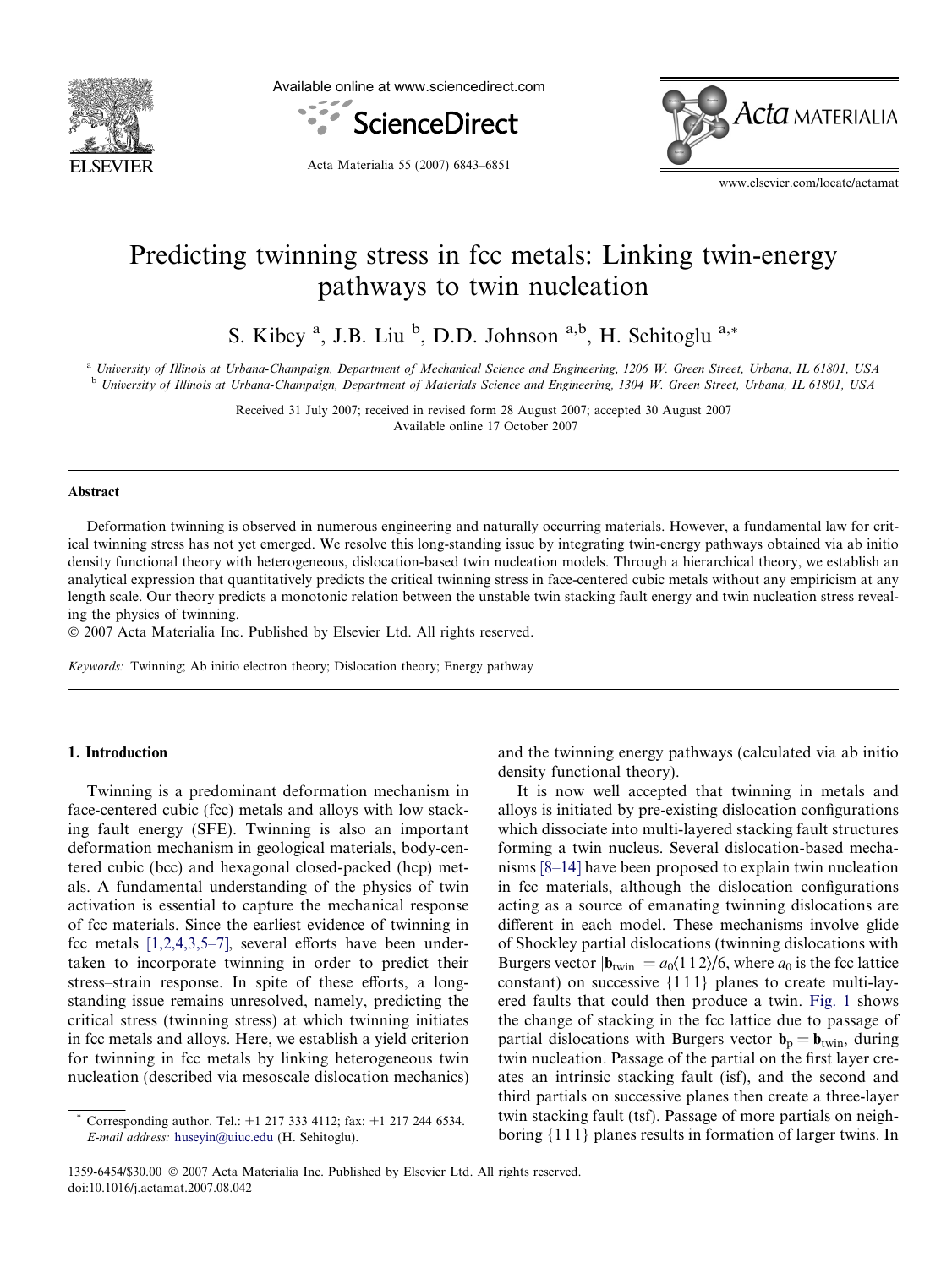<span id="page-1-0"></span>

Fig. 1. The 12-layer supercell used for GPFE calculations: (from left to right) perfect fcc, one-layer (intrinsic) fault, two-layer fault and three-layer (twin) fault. The arrows indicate the successive {1 1 1} planes on which Shockley partials with Burgers vector  $\mathbf{b}_p = a_0 \langle 1 \, 1 \, 2 \rangle / 6$  are passed. The translation vector  $\mathbf{T}_3$ maintains fcc stacking between adjacent supercells.

many of these models, the stress required to nucleate a twin has been determined from the stress required to operate a twin source such as a pileup, Lomer–Cottrell lock, etc. [\[9,12\].](#page-7-0) Typically, these models predict that the twinning stress depends only on the intrinsic stacking fault energy (SFE)  $\gamma_{\rm{isf}}$  – for example, through a phenomenological rela-tion of the form [\[12\]](#page-7-0)  $\tau_{\rm crit} \sim K \gamma_{\rm isf} / |\mathbf{b}_{\rm twin}|$  with fitting parameter K to ensure good correlation with a limited range of experimental data. However, as shown recently, the energy pathways associated with twinning – the generalized planar fault energy (GPFE)–involve energy barriers which twinning partials must overcome during twin nucleation [\[15–](#page-7-0) [17\]](#page-7-0); see Fig. 2a. The qualitative dependence of deformation twinning tendency on GPFE has been predicted in fcc metals [\[15,16,18\]](#page-7-0) and alloys [\[17,19\].](#page-7-0) However, a quantitative dependence of twinning stress on GPFE has not been established yet; nor has the role of GPFE in classical dislocation-based, heterogeneous twinning stress models been accounted for. The twinnability approach [\[15,16\],](#page-7-0) for example, provides only a qualitative measure of twinning propensity, namely, whether an fcc metal will twin or not. This approach does not address the twin nucleation issue, namely, at what stress an fcc metal will twin. The present work, on the other hand, provides a theory, free from adjustable parameters, that leads to a quantitative prediction of twinning stress.

In this paper, we incorporate the twin-energy pathways (GPFE) into a dislocation-based mechanistic model to predict the twinning stress in fcc metals (here for Ag, Al, Au, Cu, Ni, Pb, Pd and Pt). Of these, Al, Pd and Pt typically undergo cross-slip instead of twinning (Al has been reported to twin at crack tips [\[20\]](#page-7-0) due to high stress concentration and is discussed later), while twinning in conventional Ni has been reported only at high stresses just prior to fracture [\[3,21\].](#page-7-0) As will be seen later, our model



Fig. 2. (a) VASP–PAW GPFE for pure Pb vs. normalized shear displacement on successive {1 1 1} planes: twin-energy converges immediately after the third layer marking the start of twin growth. (b) The threelayer twin nucleus bounded by an array of partial dislocations (designated by Thompson tetrahedron in inset).

quantitatively predicts these differing deformation behaviors. Twinning has also been observed in nanocrystalline (10–50 nm grain size) Al [\[22,23\]](#page-7-0) and Pd [\[24\]](#page-7-0), but the observed twinning stresses are close to ''ideal'' stresses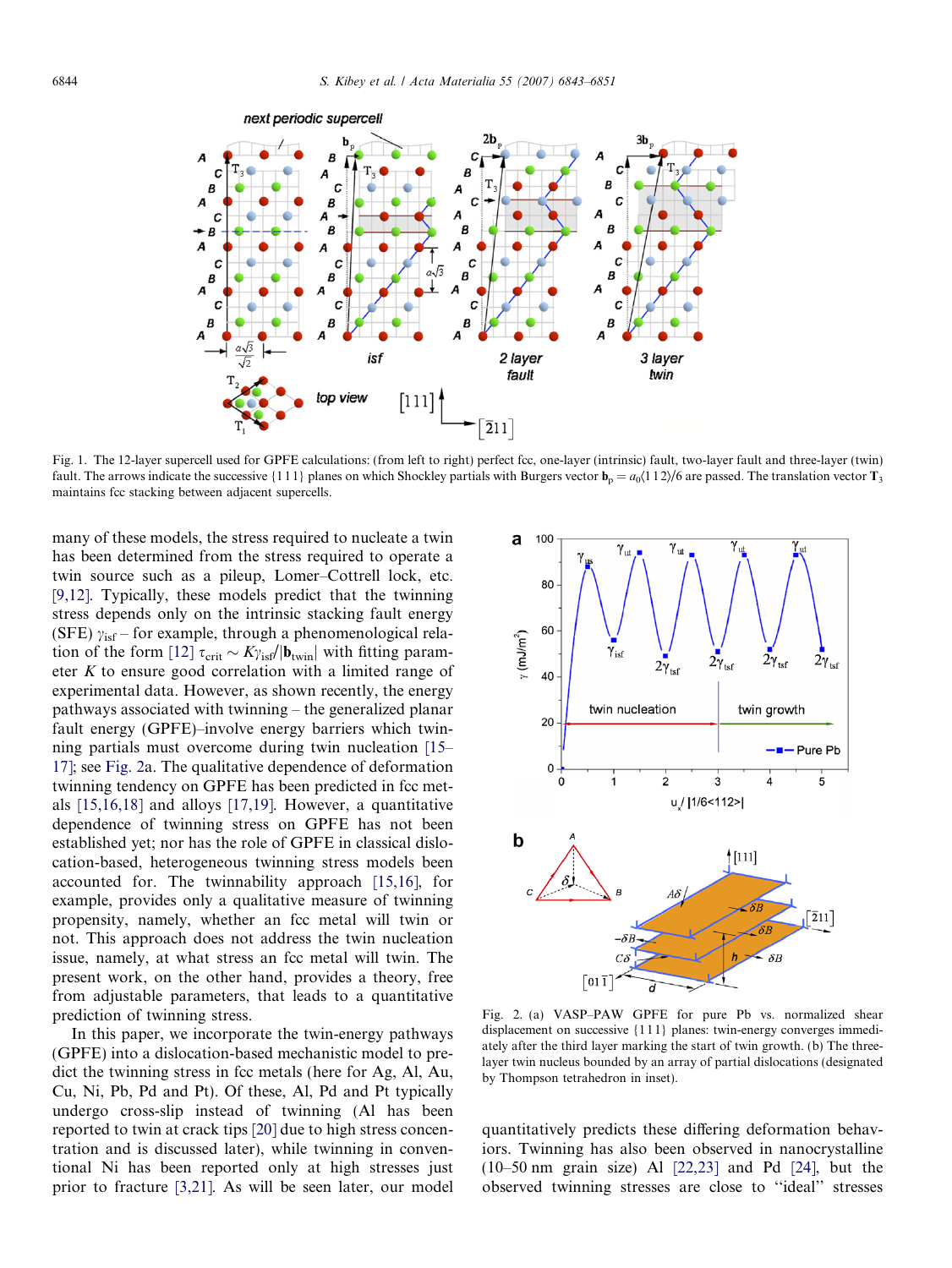<span id="page-2-0"></span> $(\sim]1-2$  GPa) [\[18\],](#page-7-0) since the nanograins are almost dislocation-free and the observed twinning is attributed to emission of twinning partials from the grain boundaries. The present theory is for coarse-grained fcc metals, where twin nucleation in the bulk occurs without grain-boundaries as twin sources. In these fcc metals, pre-existing defects, such as stacking faults and fault pairs in the interior of the grain, act as twin nucleation sources, leading to twinning stresses that are an order of magnitude lower than the nearly ideal stresses in nanograined metals. Our theory reveals that the twinning stress in these fcc metals exhibits a more general dependence on the GPFE, rather than on a single parameter  $\gamma_{\text{isf}}$ . A natural outcome of our approach is that there are no adjustable parameters in our theory.

#### 2. Hierarchical approach to twin nucleation

Here we model the deformation processes associated with twinning at two different length scales: (i) at the mesoscale level, where dislocations bounding the twin nucleus interact with each other; and (ii) at the atomic level, where lattice shears occurring due to passage of twinning partials involve traversing the twinning energy pathway (i.e. GPFE). We capture the mesoscale dislocation interactions using dislocation mechanics and use ab initio density functional theory (DFT) to determine the twinning energy pathway (GPFE) at the atomic level. We propose a sequential multi-scale model for twin nucleation that meaningfully incorporates the GPFE into a mesoscale dislocation-based mechanistic model. In the following section, we discuss the calculated twinning energy pathways (GPFE) for fcc metals and their importance in determining the twin nucleation event.

#### 2.1. Twinning energy pathways

The GPFE provides a comprehensive description of twins [\[16,18,19,25,26\].](#page-7-0) For fcc systems, the GPFE is the energy per unit area required to form  $n$ -layer faults (twins) by shearing *n* successive  $\{111\}$ -layers along the  $\langle 112 \rangle$ direction – each through one Burgers vector of a Shockley partial  $= |\mathbf{b}_{\text{twin}}| = a_0/\sqrt{6}$ , see [Fig. 1.](#page-1-0) The GPFE curves for fcc metals were determined with the Vienna ab initio simulation package [\[27,28\]](#page-7-0) (VASP) using the generalized gradient approximation [\[29\]](#page-8-0) (GGA) and the projector augmented wave [\[30\]](#page-8-0) (PAW) basis. [Fig. 1](#page-1-0) shows a 12-layer supercell having 1-atom per layer with translation vectors  $\overline{T}_1 = [1 \ 0 \ \overline{1}], \overline{T}_2 = [0 \ 1 \ \overline{1}]$  and  $\overline{T}_3$ . We used periodic boundary conditions across the supercell to represent bulk fcc material (no free surfaces). Starting with the perfect fcc  $...ABC...$  (1 1 1)-layer stacking, the intrinsic stacking fault was created by translating (sliding) layers 8–12 relative to layers 1–7 along  $T_3$  through one twinning partial Burgers vector  $\mathbf{b}_{\text{twin}}$ . We calculated the GPFE curves up to fivelayer twins starting with a two-layer twin generated by sliding layers 9–12; then a three-layer twin by sliding layers 10–12, and so on. During shearing of the supercell, the vector  $T_3 = m|\mathbf{b}_{\text{twin}}| + n$  [111] (for *m* translations in an *n*layer supercell) maintains fcc stacking between adjacent supercells, ensuring no unfavorable  $\ldots AA \ldots$  configurations form in the stacking. All the atoms in the {1 1 1}-layers in the immediate vicinity of the fault, as well as the atoms in the layer containing the fault, were relaxed completely. The supercells are large enough to ensure convergence of the fault energies, i.e. defects are isolated. Brillouin zone sampling was performed using special kpoint mesh [\[31\]](#page-8-0) with the energy cutoffs 273.2 eV (Cu), 249.8 eV (Ag), 237.8 eV (Pb), 229.9 eV (Au), 240.4 eV (Al), 250.9 eV (Pd) and 230.3 eV (Pt), ensuring 1 meV  $atom^{-1}$  energy convergence.

[Fig. 2](#page-1-0)a shows the predicted GPFE curve for Pb, as an example, where we define  $\gamma_{\text{us}}$  as the stacking fault nucleation barrier,  $\gamma_{\text{isf}}$  as the one-layer SFE,  $\gamma_{\text{ut}}$  as the twin nucleation barrier (unstable twin stacking fault energy) and  $2y_{\text{tef}}$  as twice the twin SFE (or coherent twin boundary energy). Table 1 summarizes our calculated fault energies and their excellent agreement with experimental data. It is important to note that the experimental data for  $\gamma_{\text{isf}}$ and  $\gamma_{\text{tsf}}$  reported in the literature are based on various experimental techniques. There is some variability in the experimental data itself. For the majority of fcc metals (especially those which preferentially twin), the computed fault energies are within 5% of the experimentally reported value. Note also that energy barriers  $\gamma_{us}$  and  $\gamma_{ut}$  cannot be experimentally determined and must be computed. As will be seen later, twinning stress  $\tau_{\text{crit}}$  for fcc metals strongly depends on the pathway barriers  $\gamma_{us}$  and  $\gamma_{ut}$ . Hence, we have calculated the entire GPFE curve (especially  $\gamma_{\text{us}}$  and  $y<sub>ut</sub>$ ) using ab initio density functional theory. Our results may be compared with previous DFT [\[32,17,19,18\]](#page-8-0) and more approximate, empirical methods [\[25,26,33,34\]](#page-7-0) which lack sufficient accuracy. Table 1 represents the most complete group of DFT-based theoretical fault energy calculations for fcc metals.

Table 1

VASP–PAW–GGA fault energies (in mJ  $\text{m}^{-2}$ ) for fcc metals (this study) at the experimental lattice constants (in parenthesis): intrinsic  $\gamma_{\rm isf}$ ; twin  $2\gamma_{\rm tsf}$ ; unstable intrinsic  $\gamma_{\text{us}}$ ; and unstable twin  $\gamma_{\text{ut}}$ 

| Metal                        | $\gamma_{\rm us}$<br>$\gamma_{\rm{isf}}$ |        |                  | $2\gamma_{\rm{tsf}}$<br>$\gamma_{\rm ut}$ |        |                    |
|------------------------------|------------------------------------------|--------|------------------|-------------------------------------------|--------|--------------------|
|                              | Theory                                   | Theory | Expt.            | Theory                                    | Theory | Expt. <sup>a</sup> |
| <b>Pb</b> $(4.95 \text{ A})$ | 87                                       | 49     |                  | 92                                        | 44     |                    |
| $Ag(4.09 \text{ Å})$         | 133                                      | 18     | 16 <sup>a</sup>  | 143                                       | 18     | 16                 |
| Au $(4.08 \text{ Å})$        | 134                                      | 33     | 32 <sup>a</sup>  | 148                                       | 31     | 30                 |
| <b>Cu</b> $(3.61 \text{ Å})$ | 180                                      | 41     | 45 <sup>a</sup>  | 200                                       | 40     | 48                 |
| Ni <sup>b</sup> (3.51 Å)     | 273                                      | 110    | 125 <sup>b</sup> | 324                                       | 110    | 86                 |
| Pd $(3.89 \text{ Å})$        | 287                                      | 168    | 180 <sup>b</sup> | 361                                       | 172    |                    |
| Pt $(3.92 \text{ A})$        | 339                                      | 324    | 322 <sup>b</sup> | 486                                       | 321    | 322                |
| Al $(4.05 A)$                | 162                                      | 130    | 120 <sup>c</sup> | 215                                       | 113    | 150                |

Predicted values are in good agreement with experiment. Metals that twin are in bold. Dash indicates that experimental data were not available for comparison.

<sup>a</sup> Fault energies from Table A-1 of Ref. [\[35\].](#page-8-0)

<sup>b</sup> Fault energies from Ref. [\[19\].](#page-7-0)

<sup>c</sup> Ref. [\[56\].](#page-8-0)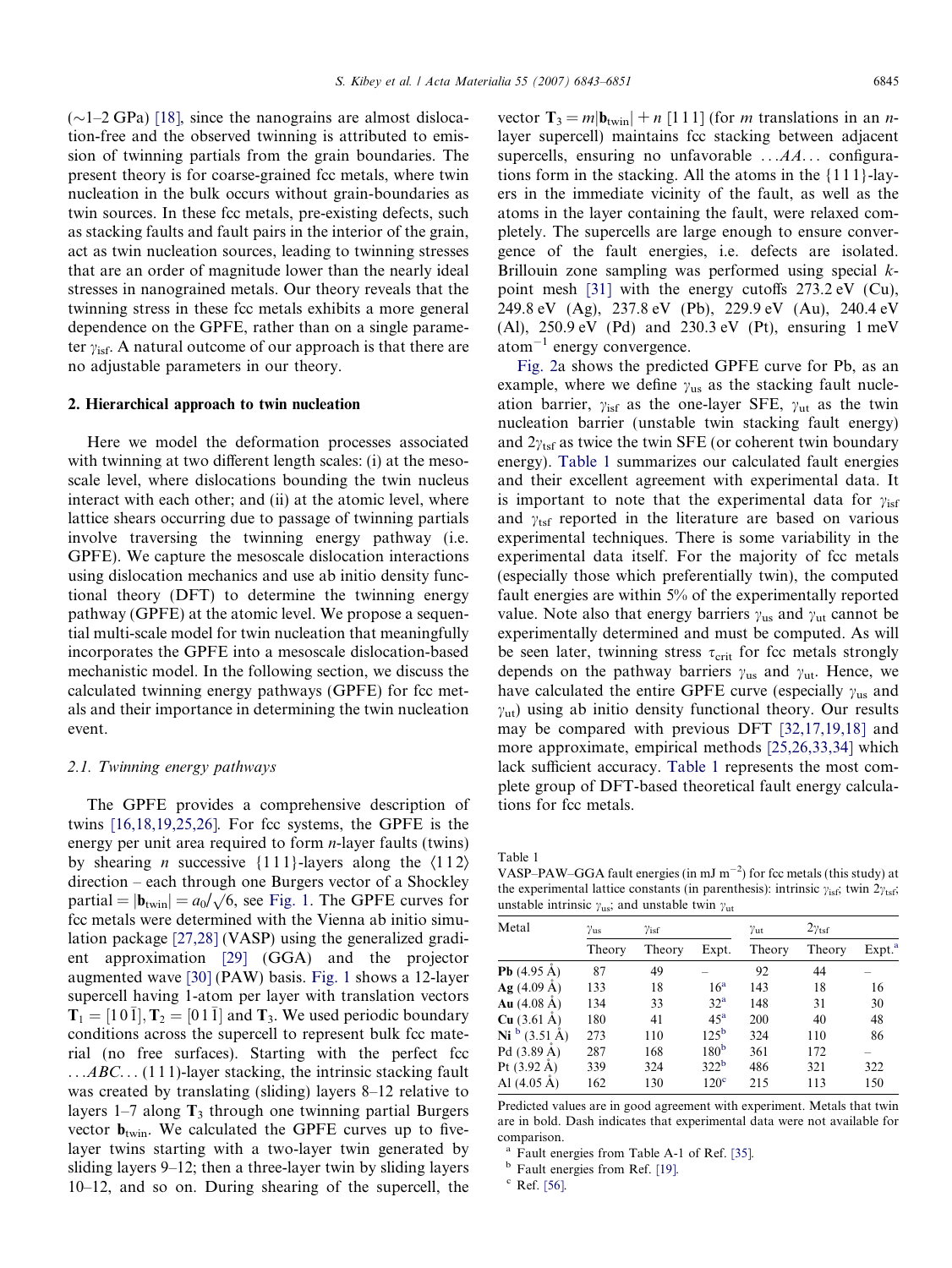From [Fig. 2](#page-1-0)a, we note that  $2\gamma_{\text{tsf}}$  converges after third layer sliding for pure Pb. We have observed similar convergence trends in pure Cu and Cu–Al alloys [\[17\],](#page-7-0) as well as in all fcc metals investigated here (shown in bold in [Table 1](#page-2-0)) that undergo twinning. In fcc metals, the fault energies continue to vary until the third layer has nucleated. Beyond the third layer, the fault energies converge immediately with nucleation of subsequent layers. The three-layer fault is the smallest possible twin in fcc metals [\[35,36\]](#page-8-0), and is commensurate with the Mahajan–Chin model [\[13\].](#page-7-0) We note that a previous study [\[18\]](#page-7-0) reported convergence for pure Cu at two-layers based on a slab geometry in vacuum, which is in contrast to our periodic supercells that maintain bulk environment. This difference in boundary conditions may explain the difference in GPFE convergence behavior. The present results also suggest that, in fcc metals and alloys, the formation of a three-layers-thick twin is best described as the twin nucleation event (see [Fig. 2a](#page-1-0)). Any further increase in the twin thickness must be described as a twin growth event, where fault energies remain unchanged with increasing twin thickness.

Most previously reported GPFE results for fcc metals were computed using either empirical potential-based methods [\[15,16,25,26,33,34,37\]](#page-7-0) or DFT [\[19\]](#page-7-0) for two-layer defects only. However, a GPFE calculation for up to only two-layers is insufficient to study the energy of twin nucleation, where the smallest twin is commensurate with threelayers [\[35,36\]](#page-8-0). The distinction between twin nucleation and twin growth is important as the stress required for twin growth is much less than that required for nucleation [\[9,38,39\]](#page-7-0). The correct prediction of twin nucleation stress requires a heterogeneous, dislocation-based mesoscale model and is described next.

# 2.2. Dislocation-based mesoscale model

To determine the twinning stress, one may consider the equilibrium of forces acting on individual dislocations bounding the twin nucleus [\[9,12,38–41\]](#page-7-0). Alternatively, it is possible to determine the twinning stress by considering the total energy associated with the dislocation configuration forming the twin and differentiating the total energy with respect to twin width  $d$  and height  $h$ . In this work, we calculate the total energy for a twin nucleus along with its bounding partials. While several dislocation configurations bounding the twin nucleus have been proposed [\[8,9,11,13,14\],](#page-7-0) here we consider the three-layer twin nucleus proposed by Mahajan and Chin [\[13\]](#page-7-0) (see [Fig. 2b](#page-1-0)). Since the twin nucleus is very thin, the dislocations are treated as coplanar, in accordance with Friedel [\[42\].](#page-8-0) As will be seen, this twin configuration is adequate to capture the energetics of twin nucleation with excellent accuracy.

[Fig. 2](#page-1-0)b shows the three-layer twin nucleus along with its bounding partial dislocations. Since the three bounding partial dislocations on the left have a zero net Burgers vector, these partials are immobile and will not participate in the widening of the twin nucleus. Only the mobile  $\delta$ **B** twinning partial dislocations will cause widening of the twin nucleus within the volume of the grain. Further, thickening of the twin nucleus will occur due to the combination and agglomeration of these three-layer twin nuclei, as postulated by Mahajan and Chin [\[13\].](#page-7-0) Since we are interested in determining the true (as opposed to the ''ideal'') twinning stress (the critical shear stress required to nucleate a twin in an fcc crystal), we focus on the energetics associated with the three-layer twin nucleus configuration shown in Fig.  $2b<sup>1</sup>$ 

The total energy of the three-layer twin nucleus shown in [Fig. 2b](#page-1-0) is composed of: (i) the elastic energy of edge and screw components of dislocations bounding the nucleus, (ii) work done by applied resolved shear stress and (iii) the energy associated with the twinning energy pathway GPFE (i.e. the area under the GPFE curve). From [Fig. 2](#page-1-0)b, it is seen that, of all the bounding partial dislocations, only  $\mathbf{A}\delta$  and  $\mathbf{C}\delta$  have mixed character. The remaining  $\delta$ **B** twinning partials are pure edge partial dislocations. This property allows us to determine the total elastic energy associated with the dislocation configuration using well-established closed-form expressions for dislocation walls and pileups. The total energy can be expressed as:

$$
E_{\text{total}} = E_{\text{edge}} + E_{\text{screen}} - W_{\tau} + E_{\text{GPFE}} \tag{1}
$$

Since, the twin nucleus is only three-layers thick, we consider the twin to be thin, allowing us to treat the edge components of the partial dislocations as a single pileup in accordance with Friedel [\[42\]](#page-8-0). Following classical dislocation theory for pileups [\[44\],](#page-8-0) the elastic energy associated with the edge components can be written as:

$$
E_{\text{edge}} = \frac{G_{\{1\,1\}}}{4\pi(1-\nu)} |\mathbf{b}_e|^2 d \left[ N^2 \left\{ \ln\left(\frac{d}{N}\right) + \frac{1}{2} \right\} - N \ln\left(\frac{d}{w}\right) - \frac{1}{6} \ln(N) \right]
$$
(2)

where  $\mathbf{b}_e$  is the Burgers vector of the edge component of the partial,  $d$  is the width of the twin nucleus,  $w$  is the core width and N is the number of  $\{111\}$ -layers in the twin nucleus (equal to 3, as already established from our first principles calculations).

Further, as only  $A\delta$  and  $C\delta$  are mixed dislocations, the screw components can be treated as a finite sized vertical wall [\[45\]](#page-8-0) and their elastic energy contribution can be expressed as:

We can alternatively consider the twin nucleus as a helical dislocation configuration with varying radius (similar to a pole mechanism). De Wit [\[43\]](#page-8-0) has developed closed-form elasticity solutions for a uniform radius helical dislocation configuration. However, these elasticity solutions apply only to the limiting cases of very small and large radii dislocation helixes. These solutions, while attractive, are not applicable to the helical partial dislocation in the pole mechanism, for example. In the present theory, we use classical elasticity solutions for the three-layer twin nucleus proposed by Mahajan and Chin [\[13\]](#page-7-0) and show that the derived closed-form expressions are more than adequate to capture the energetics of twin nucleation with excellent accuracy.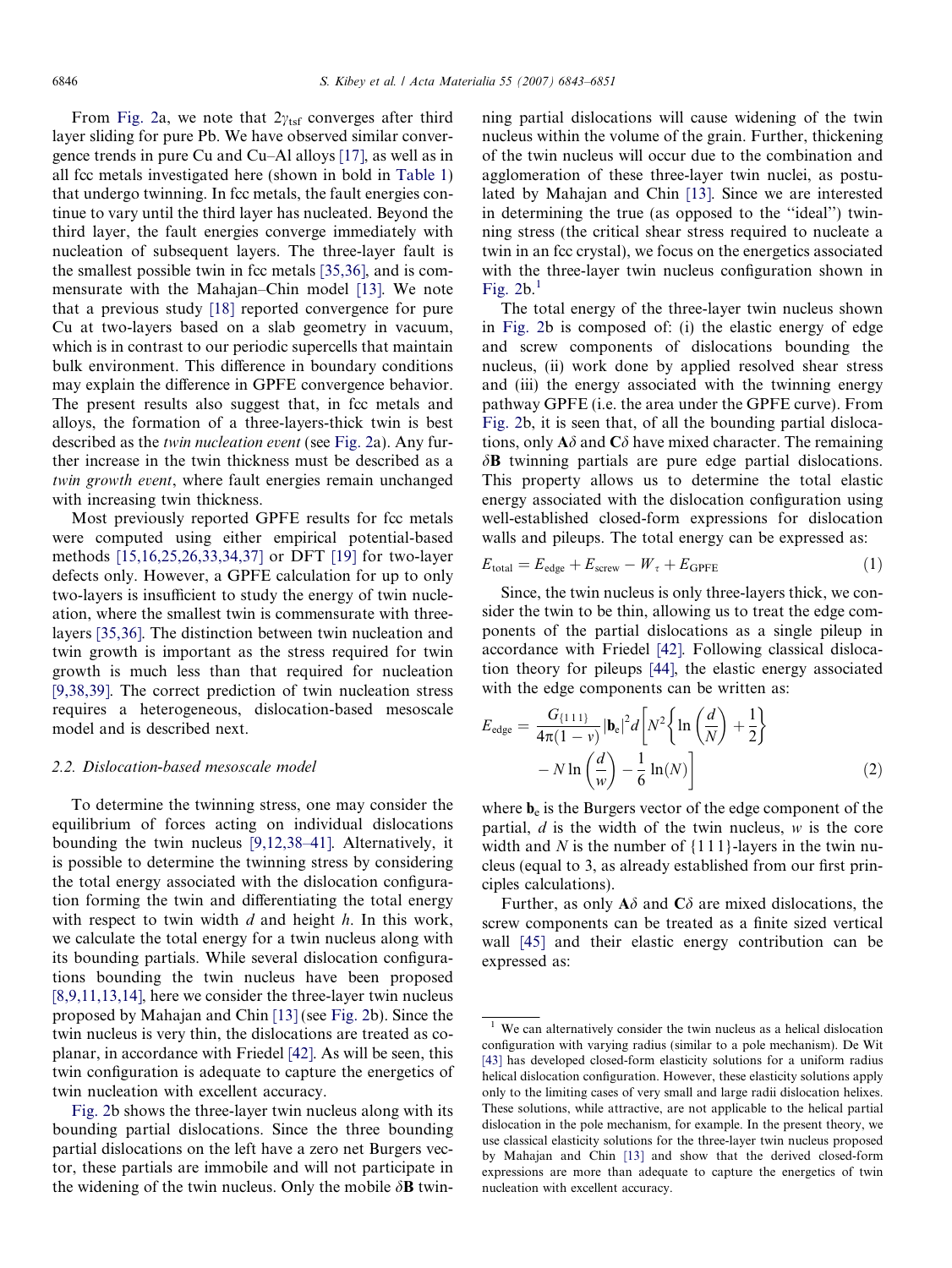$$
E_{\text{screen}} = \frac{G_{\{1\,1\,1\}}}{9\pi} \left| \mathbf{b}_s \right|^2 dN^2 \left[ \ln\left(\frac{d}{N}\right) - \frac{1}{2} \right] \tag{3}
$$

The energy contribution  $E_{\text{GPEE}}$  of the GPFE curve can be divided into two parts:  $E_{\gamma\text{-twin}}$ , the energy required to nucleate the twin, and  $E_{\gamma\text{-SF}}$ , the energy required to create an intrinsic stacking fault

$$
E_{\text{GPFE}} = E_{\gamma - \text{twin}} - E_{\gamma - \text{SF}} \tag{4}
$$

The above additive decomposition of  $E_{\text{GPE}}$  arises because cross-slip and twinning are competing mechanisms and are controlled by different regions of the GPFE curve. In order to identify  $E_{v,SE}$  and  $E_{v\text{-twin}}$  in a physically meaningful way, we express the GPFE curve in [Fig. 2](#page-1-0)a as

$$
\gamma(\lambda(x)) = \gamma_{SF}(\lambda(x)) + \gamma_{twin}(\lambda(x)), \quad \lambda(x) = \frac{u_x}{|\mathbf{b}_{twin}|}
$$
  

$$
\gamma_{SF}(\lambda(x)) = f(\gamma_{us}, \gamma_{isf}) \quad \text{for } 0 \le \lambda(x) \le 1
$$
  

$$
\gamma_{twin}(\lambda(x)) = g(\gamma_{isf}, \gamma_{ut}, \gamma_{tsf}) \quad \text{for } 0 \le \lambda(x) < N
$$
 (5)

In the above equation,  $\lambda(x) = u_x/|\mathbf{b}_{\text{twin}}|$  is the normalized relative shear displacement that the two halves of the crystal undergo due passage of a Shockley partial. The energy contributions of  $E_{\gamma\text{-SF}}$  and  $E_{\gamma\text{-twin}}$  can be expressed as follows:

$$
E_{\gamma-\text{twin}} = (N-1) \ d \int_0^d \gamma_{\text{twin}} \ dx
$$
  

$$
E_{\gamma-\text{SF}} = d \int_0^d \gamma_{\text{SF}} \ dx
$$
 (6)

From Eq. (6), the area under the  $\gamma_{SF}(\lambda(x))$  curve is the energy  $E_{\nu\text{-SF}}$  required to overcome the unstable stacking fault energy barrier  $\gamma_{us}$  and nucleate an intrinsic stacking fault in the lattice. Further, as already discussed in a previous pa-per [\[32\]](#page-8-0),  $E_{\nu\text{-SF}}$  is also a measure of the energy required to recombine the partials during cross-slip at the onset of stage III hardening. Since twinning and cross-slip are competing mechanisms,  $E_{\gamma\text{-SF}}$  will not assist in twin formation. This is accounted for by the negative sign in front of  $E_{\gamma\text{-SF}}$ in the total energy Eq. (4). On the other hand, the area under the  $\gamma_{\text{twin}}(\lambda(x))$  curve is the energy  $E_{\nu\text{-twin}}$  (see Eq. 6) required by the twinning partials  $\delta$ **B** to overcome the twin nucleation barrier  $\gamma_{\rm ut}$  during the nucleation of the threelayer twin. The twin nucleation barrier  $\gamma_{\rm ut}$  can be split into its constituent twin energies as follows [\[18\]](#page-7-0):

$$
\gamma_{\rm ut} = 2\gamma_{\rm TBF} + \gamma_{\rm TBM}
$$

where  $2\gamma_{\text{TBF}}$  is the twin boundary formation energy (equal to the coherent twin boundary energy [\[46\]](#page-8-0)) or the twin stacking fault energy, i.e.  $2\gamma_{\text{TBF}} = 2\gamma_{\text{tsf}}$  and  $\gamma_{\text{TBM}}$  is the twin boundary migration energy. The passage of Shockley partials over successive {1 1 1} planes results in propagation of the twin boundary front in the  $\langle 111 \rangle$  direction normal to the  $K_1$  plane. In order to migrate the twin boundary to the next {1 1 1} plane, the partial must have enough energy to overcome the  $\gamma_{\text{TBM}}$  barrier. Once the barrier is overcome, the twin attains a stable configuration with a stable energy equal to  $2\gamma_{\text{TBF}}$  or  $2\gamma_{\text{tsf}}$ . We account for both twin boundary migration and formation energies through the energy term  $E_{\gamma\text{-twin}}$  in Eq. (4).

To determine the energy contributions  $E_{\gamma\text{-SF}}$  and  $E_{\gamma\text{-twin}}$ from Eq. (6), we follow the classical Peierls model [\[47\]](#page-8-0) for periodic lattices: the function  $f(\gamma_{us}, \gamma_{isf})$  (GSFE for a stacking fault) in Eq. (5) has been expressed as a cosine function of the fault energies [\[35,48\].](#page-8-0) Here, we use the cosine analytical form for both f and g in Eq. (5) to express  $\gamma_{SF}$  and  $\gamma_{\text{twin}}$ as follows:

$$
\gamma_{SF}(\lambda(x)) = \left(\frac{\gamma_{us} + \gamma_{isf}}{2}\right) - \left(\frac{\gamma_{us} - \gamma_{isf}}{2}\right) \cos(2\pi\lambda(x))
$$

$$
\gamma_{twin}(\lambda(x)) = \frac{1}{2} \left[ \gamma_{ut} + \left(\frac{2\gamma_{tsf} + \gamma_{isf}}{2}\right) \right]
$$

$$
-\frac{1}{2} \left[ \gamma_{ut} - \left(\frac{2\gamma_{tsf} + \gamma_{isf}}{2}\right) \right] \cos(2\pi\lambda(x))
$$

The applied shear stress  $\tau$  resolved on the appropriate twin system (e.g. in the  $[211]$  direction in [Fig. 2b](#page-1-0)) assists the leading Shockley partials  $\delta$ **B** to break away from the immobile trailing partials on the left. Thus, the shear stress  $\tau$  helps to overcome the twinning barrier  $\gamma_{\text{ut}}$  and the work  $W<sub>\tau</sub>$  done in displacing the twinning partials through width  $d$  is given by

$$
W_{\tau} = N\tau |\mathbf{b}_{\text{twin}}|d^2 \tag{7}
$$

Having determined all the terms in the total energy expression, the total energy of the twin nucleus shown in [Fig. 2b](#page-1-0) can be written as follows:

$$
E_{\text{total}} = \frac{G_{\{111\}}}{4\pi(1-\nu)} |\mathbf{b}_e|^2 d \left[ N^2 \left\{ \ln \left( \frac{d}{N} \right) + \frac{1}{2} \right\} - N \ln \left( \frac{d}{w} \right) \right]
$$

$$
- \frac{1}{6} \ln(N) \right] + \frac{G_{\{111\}}}{9\pi} |\mathbf{b}_s|^2 d N^2 \left[ \ln \left( \frac{d}{N} \right) - \frac{1}{2} \right]
$$

$$
+ (N-1) d \int_0^d \gamma_{\text{twin}} dx - d \int_0^d \gamma_{\text{SF}} dx - N\tau |\mathbf{b}_{\text{twin}}| d^2
$$
(8)

where  $G_{\{1\,1\}}$  is the shear modulus on the activated  $\{1\,1\}$ plane and w is the core radius. The shear modulus  $G_{\{1, 1, 1\}}$  of a cubic crystal was determined for each fcc metal from its elastic moduli  $C_{11}$ ,  $C_{12}$  and  $C_{44}$  using the following equation [\[49\]](#page-8-0):

$$
G_{\{111\}} = \frac{3C_{44}(C_{11} - C_{12})}{4C_{44} + C_{11} + C_{12}}\tag{9}
$$

[Table 2](#page-5-0) summarizes the elastic moduli [\[50,51\]](#page-8-0) and the calculated shear modulus  $G_{\{1\,1\}}$  for each metal investigated here. Note from Eq.  $(8)$  that the total energy  $E_{total}$  depends only on (i) the geometry of the twin nucleus (twin width  $d$ , dislocation core width  $w$  and the number of layers  $N$ ) and (ii) the fault energies  $\gamma_{\text{isf}}$ ,  $2\gamma_{\text{tsf}}$ ,  $\gamma_{\text{us}}$  and  $\gamma_{\text{ut}}$ , which are determined from first principles. Note that the energies in Eq. (8) are insensitive to temperature changes and so will be the twinning stress, in agreement with experiments. To determine the twinning stress  $\tau_{\text{crit}}$ , we minimized the total energy of the three-layer nucleus with respect to d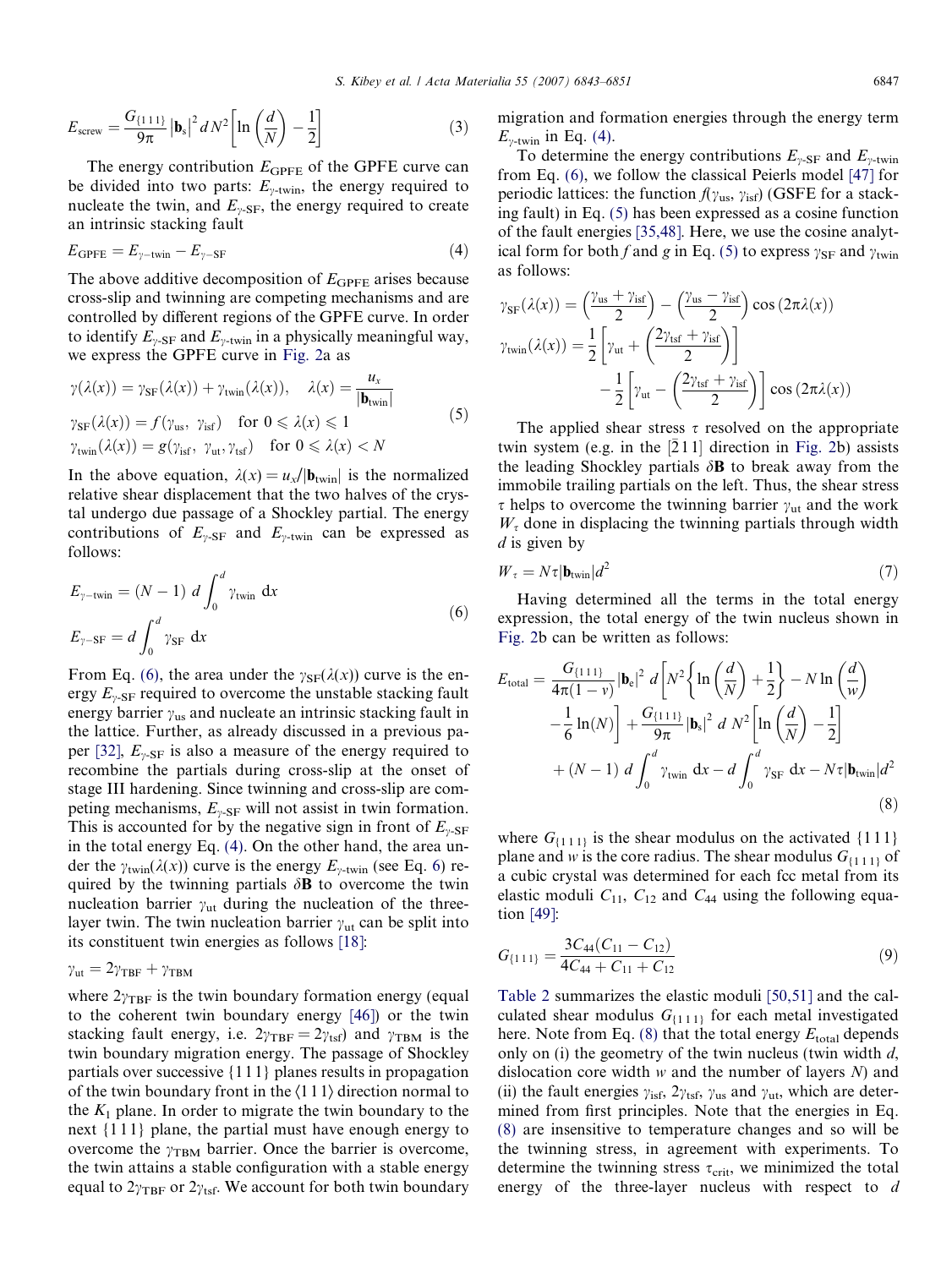<span id="page-5-0"></span>

| $\cdots$ $\cdots$ $\cdots$ |          |                |                |                |                      |
|----------------------------|----------|----------------|----------------|----------------|----------------------|
| Metal                      | $a_0(A)$ | $C_{11}$ (GPa) | $C_{12}$ (GPa) | $C_{44}$ (GPa) | $G_{\{1\,1\}}$ (GPa) |
| $Pb^a$                     | 4.95     | 55.6           | 45.4           | 19.4           |                      |
| Ag <sup>a</sup>            | 4.16     | 131.5          | 97.3           | 51.1           |                      |
| Au <sup>a</sup>            | 4.08     | 201            | 170            | 46             |                      |
| Cu <sup>b</sup>            | 3.61     | 225            | 153            | 115            | 30                   |
| Ni <sup>a</sup>            | 3.52     | 261            | 151            | 132            | 46                   |
| Al <sup>a</sup>            | 4.05     | 114            | 62             | 32             | 16                   |
| $Pd^a$                     | 3.89     | 234            | 176            | 71.2           | 18                   |
| Pt <sup>a</sup>            | 3.92     | 358            | 253            | 77.5           | 27                   |

Table 2 Summary of the lattice constants, elastic moduli and the computed shear modulus  $G_{1,1,11}$  for fcc metals

The elastic moduli  $C_{11}$ ,  $C_{rm12}$  and  $C_{44}$  have been used from experimental data or from first principles calculations.<br><sup>a</sup> Elastic moduli  $C_{ij}$  from Ref. [\[51\].](#page-8-0)<br><sup>b</sup> Elastic moduli  $C_{ij}$  from Ref. [51].

(i.e.  $\frac{\partial E_{total}}{\partial d} = 0$ ) and N (i.e.  $\frac{\partial E_{total}}{\partial N} = 0$ ) and derived an explicit, closed-form expression for  $\tau = \tau(\gamma_{\rm isf}, \gamma_{\rm tsf}, \gamma_{\rm us}, \gamma_{\rm ut},$  $G_{\{1\,1\,1\}}, N, d$  given by

$$
\tau(d) = \frac{G_{\{111\}}N}{\pi d} \left[ \frac{|\mathbf{b}_{e}|^{2}}{4(1-\nu)} + \frac{|\mathbf{b}_{s}|^{2}}{9} \right]
$$
  
+ 
$$
\frac{2}{3N|\mathbf{b}_{\text{twin}}|} \left( \frac{3N}{4} - 1 \right) \left[ \gamma_{\text{ut}} + \frac{(2\gamma_{\text{tsf}} + \gamma_{\text{isf}})}{2} \right]
$$
  
- 
$$
\frac{2}{3N|\mathbf{b}_{\text{twin}}|} (\gamma_{\text{ut}} + \gamma_{\text{isf}}) + \frac{1}{6|\mathbf{b}_{\text{twin}}|} \left[ \gamma_{\text{ut}} - \frac{(2\gamma_{\text{tsf}} + \gamma_{\text{isf}})}{2} \right] \left( \frac{w}{d} \right)
$$
  
 
$$
\times \left[ \ln \left( \frac{d + \sqrt{d^2 + w^2}}{w} \right) \right]
$$
  
- 
$$
\frac{(N-1)}{3N} \left[ \gamma_{\text{ut}} - \frac{(2\gamma_{\text{tsf}} + \gamma_{\text{isf}})}{2} \right] \left( \frac{w}{d} \right)
$$
  
 
$$
\times \left[ \ln \left( \frac{d + \sqrt{d^2 + w^2}}{w} \right) + \frac{d}{\sqrt{d^2 + w^2}} \right]
$$
  
+ 
$$
\frac{1}{3N|\mathbf{b}_{\text{twin}}|} (\gamma_{\text{us}} - \gamma_{\text{isf}}) \left( \frac{w}{d} \right)
$$
  

$$
\times \left[ \ln \left( \frac{d + \sqrt{d^2 + w^2}}{w} \right) + \frac{d}{\sqrt{d^2 + w^2}} \right] \qquad (10)
$$

Note that, for a given fcc crystal, the only unknowns in Eq. (10) are  $\tau$  and d. The above  $\tau(d)$  equation was solved numerically for  $\tau_{\text{crit}}$  and d using mathematica. To determine  $\tau_{\text{crit}}$  we impose a geometric constraint on the above equation: for nucleation of a stable twin, its width d must be at least equal to the Burgers vector of the twinning dislocation, i.e.  $d \geqslant |\mathbf{b}_{\text{twin}}|$ . In other words

$$
\tau_{\text{crit}} = \begin{cases} \text{Minimize} & \tau(d) \\ \text{subject to} & d \geqslant |\mathbf{b}_{\text{twin}}| \end{cases}
$$

Eq. 10 reveals that  $\tau(d)$  and, hence, the twinning stress  $\tau_{\text{crit}}$ depends on the fault energies ( $\gamma_{\rm isf}$ ,  $\gamma_{\rm tsf}$ ,  $\gamma_{\rm us}$  and  $\gamma_{\rm ut}$ ) and geometric parameters  $N$  (equal to 3 for fcc twin nucleus, as discussed before), w (equal to  $0.2|\mathbf{b}_{\text{twin}}|$  for pure metals [\[35\]](#page-8-0)) and twin width  $d$ . The choice of  $w$  has minimal impact on our results. Thus, no adjustable parameters are present in the twinning stress equation arising from either DFT or mesoscale dislocation theory. All parameters are quantities intrinsic to the fcc metals under consideration. Further, note that, since the fault energies vary weakly with temperature, our theory predicts that twinning stress is insensitive to temperature, in agreement with observations [\[38,52\].](#page-8-0)

# 3. Results and discussion

[Fig. 3](#page-6-0) shows the predicted width  $d$  and aspect ratio  $h/d$ of the twin nucleus plotted against the predicted twinning stress. The plot represents  $(\tau, d)$  values that satisfy the objective function  $\tau(d)$  and the inequality constraint  $d \geqslant |\mathbf{b}_{\text{twin}}|$ . Our theory predicts that the nucleating deformation twins will be of lenticular morphology (small h/d ratio), in agreement with experiments and classical nucle-ation theory [\[53\]](#page-8-0). During twin growth, the width  $d$  will be limited by the grain size. Further, it is seen that the metals with higher twinning stress will accommodate thinner twin nuclei.

In [Table 3](#page-6-0) and [Fig. 4](#page-6-0), we compare the twinning stress predicted from our DFT-based analytic theory with the experimental twinning stress data, and find excellent agreement without any fitting parameters at any length scale. Also included in [Table 3](#page-6-0) is the oft-quoted ''ideal twinning stress'' determined from the derivative of GPFE [\[18\]](#page-7-0) ( $\tau_{\text{ideal}}$  $= \pi(\gamma_{\text{ut}} - 2\gamma_{\text{tsf}})/|\mathbf{b}_{\text{twin}}|$ , which is an order of magnitude larger than the true nucleation stress for twinning observed experimentally. [Fig. 4a](#page-6-0) shows a non-monotonic relationship between  $\tau_{\text{crit}}$  and  $\gamma_{\text{isf}}$ , which cannot be explained by the classical twinning models [\[9,10,12,54\]](#page-7-0) that proposed a monotonic (either linear or quadratic) relationship between these two quantities. However, our hierarchical approach captures the observed non-monotonic trend accurately. More importantly, our twinning stress equation reveals that  $\tau_{\text{crit}}$  is determined from the entire GPFE ( $\gamma_{\text{isf}}$ ,  $\gamma_{\text{us}}$ ,  $\gamma_{\text{tsf}}$ and  $\gamma_{ut}$ ) and not just  $\gamma_{isf}$ , as suggested by classical phenomenological models.

Our theory, for the first time, establishes an extremely important correlation between  $\tau_{\text{crit}}$  and  $\gamma_{\text{ut}}$  in fcc metals. In Fig. [4b](#page-6-0), we plot the predicted and experimental twinning stress of all fcc metals considered here against  $\gamma_{ut}$ . [Fig. 4](#page-6-0)b shows a monotonic increase in twinning stress with  $\gamma_{\text{ut}}$ , which classical phenomenological models cannot capture.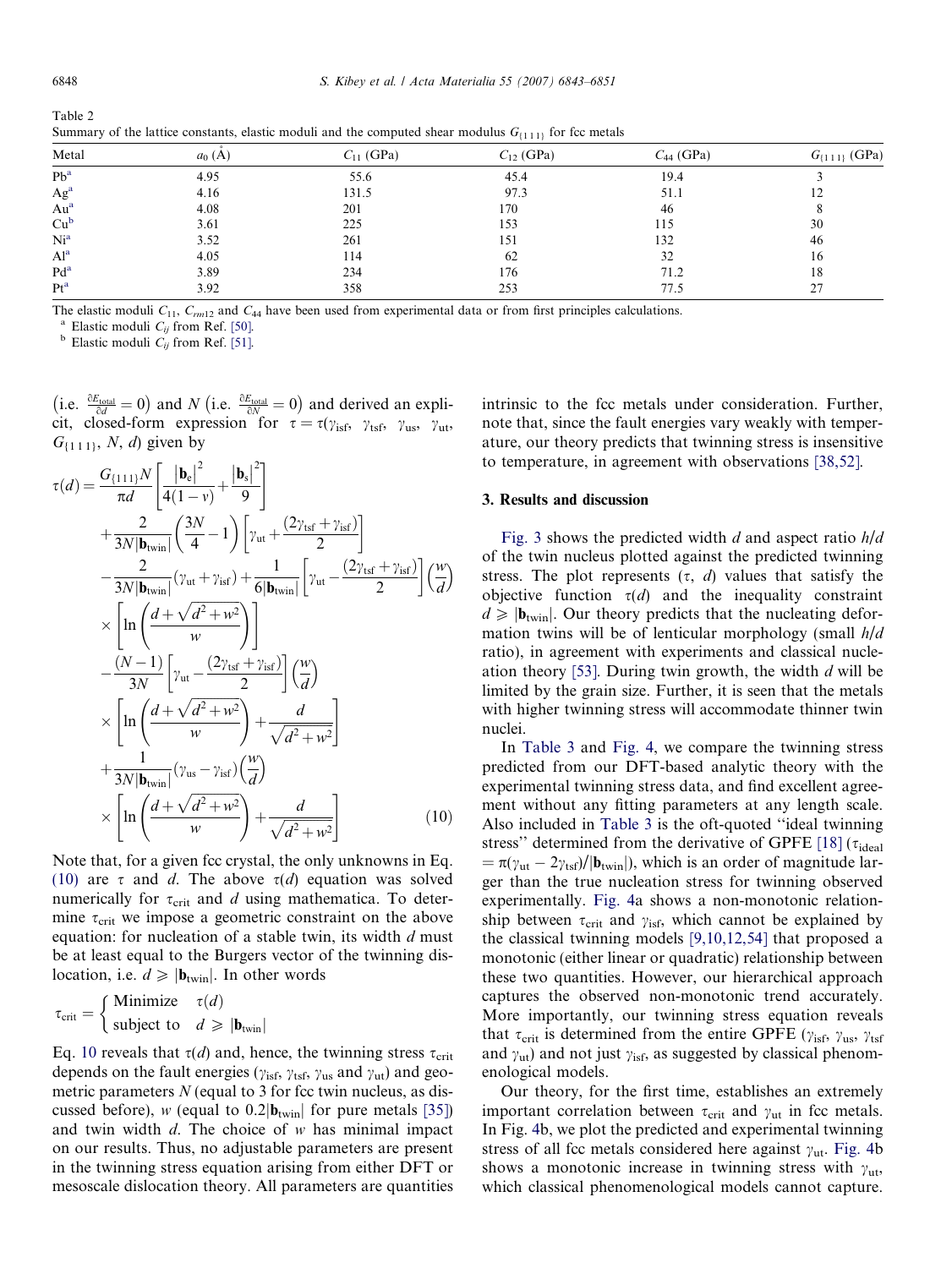<span id="page-6-0"></span>



Fig. 3. Predicted twin nucleus size (circles): (a) twin width d normalized by twinning partial Burgers vector vs. predicted twinning stress. The theory predicts that fcc metals with higher twin nucleation stress will accommodate wider twin nuclei. (b) Predicted twin aspect ratio vs. twinning stress (h is the twin thickness). The line is a guide to the eye. Note that fcc metals with higher twin nucleation stress will accommodate twin nuclei with smaller aspect ratios.

Fig. 4. From Table 3, predicted and experimental twinning stress for fcc metals vs. GPFE: (a) intrinsic SFE  $\gamma_{\text{isf}}$  and (b) unstable twin SFE,  $\gamma_{\text{ut}}$ . The predicted twinning stress (square) is in excellent agreement with the experimental data (circles). Our theory captures the non-monotonic dependence of twinning stress on  $\gamma_{\rm isf}$  with excellent accuracy. The theory also reveals a monotonic trend between  $\tau_{\text{crit}}$  and  $\gamma_{\text{ut}}$ , thus suggesting that  $y<sub>ut</sub>$  is a critical fcc material property governing twin nucleation.

Table 3

Predicted critical twinning stress  $\tau_{\text{crit}}^{\text{theory}}$  and "ideal" twinning stresses  $\tau_{\text{ideal}}^{\text{theory}}$  (MPa) for fcc metals (present work), compared with known reported experimental values (from literature)  $\tau_{\text{crit}}^{\text{expt}}$ 

| Metal | $\tau_{\text{crit}}^{\text{theory}}$ (MPa) (predicted)<br><sup>L</sup> crit | $\tau_{\text{crit}}^{\text{expt}}$ (MPa) (expt.) | $\epsilon_{\text{ideal}}^{\text{theory}}$ (MPa)<br>$\iota$ <sub>ideal</sub> | Deformation mechanism |
|-------|-----------------------------------------------------------------------------|--------------------------------------------------|-----------------------------------------------------------------------------|-----------------------|
| Pb    | 40                                                                          | $19 - 71^a$                                      | 660                                                                         | Twinning              |
| Ag    | 65                                                                          | $38 - 71^b$                                      | 1910                                                                        | Twinning              |
| Au    | 80                                                                          | $85 - 100^{\circ}$                               | 2210                                                                        | Twinning              |
| Cu    | 120                                                                         | $125 - 160^{\rm d}$                              | 3380                                                                        | Twinning              |
| Ni    | 250                                                                         |                                                  | 4680                                                                        | Twinning              |
| Al    | 220                                                                         |                                                  | 1940                                                                        | Cross-slip            |
| Pd    | 330                                                                         | $\overline{\phantom{a}}$                         | 5260                                                                        | Cross-slip            |
| Pt    | 480                                                                         |                                                  | 3240                                                                        | Cross-slip            |

The theory provides quantitative agreement to experiment and correctly predicts the dominant deformation mechanism (twinning vs. cross-slip). Dash indicates that experimental data was not available for comparison.

 $^{a}$  Ref. [\[7\].](#page-7-0)<br> $^{b}$  Ref. [\[2,55\].](#page-7-0)

<sup>c</sup> Ref. [\[55\].](#page-8-0)

 $d$  Ref. [\[57\].](#page-8-0)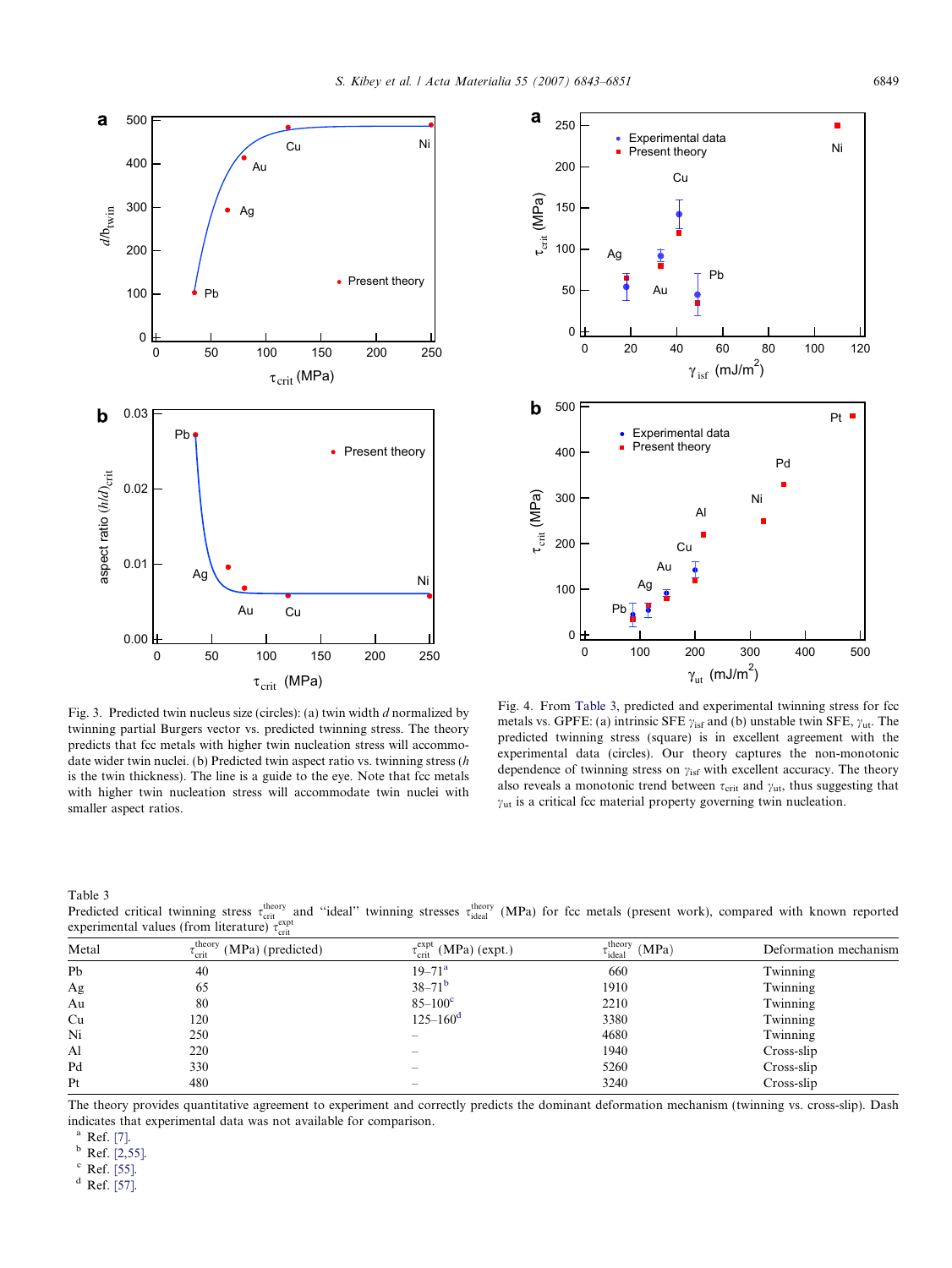<span id="page-7-0"></span>The physics can be explained as follows:  $\gamma_{\text{ut}}$  is the sum of the twin boundary migration energy and the twin boundary formation energy [18]. In other words, to form a twin boundary and translate it onto the next {1 1 1} plane during twin nucleation, the Shockley partial must overcome the barrier  $\gamma_{\text{ut}}$ . The higher the  $\gamma_{\text{ut}}$  barrier, the larger the stress required to overcome it and allow passage of Shockley partial to the successive  $\{1\,1\,1\}$  plane. Consequently, fcc metals with larger twin nucleation barriers  $\gamma_{\text{nt}}$  exhibit larger twinning stress – a trend confirmed by both experimental data and present theory (see [Fig. 4b](#page-6-0)). The present work also highlights the role of unstable SFE  $y_{\text{us}}$ . We have recently shown that the unstable stacking fault energy governs the intrinsic stacking fault width and, therefore, the energy needed to recombine the partials during cross-slip [\[32\]](#page-8-0). Thus, an increase in  $\gamma_{\text{us}}$  inhibits cross-slip and promotes twinning. For completeness, it is worth noting that ad hoc twinning stress relations, such as  $(\tau_{\rm crit} = \gamma_{\rm isf}/2|\mathbf{b}_{\rm twin}|),$ do not predict the correct twinning stress for all fcc metals, while our hierarchical, adjustable parameter-free approach does.

Our theory also resolves an apparent contradiction from experiments regarding observed twinning in conventional pure Ni. Haasen and King [3] and Robertson [21] have reported twinning in Ni at high stresses just prior to fracture (tensile strength of Ni is 317 MPa), but they did not report a twinning stress. We predict that twinning in Ni will occur (if at all) at 250 MPa due to its very high twin nucleation barrier  $\gamma_{\text{ut}}$ . Narita and colleagues [\[55\]](#page-8-0) did not observe twinning in Ni, since their applied shear stresses were lower than this critical value.

Coarse-grained Al has not been experimentally observed to deform by twinning, except at crack tips [20] – most likely due to very high stress concentration. This has been typically attributed to the high intrinsic SFE of Al. [Table 1](#page-2-0) shows that while  $\gamma_{ut}$  for Al is only slightly higher than that for Cu, its  $\gamma_{\text{isf}}$  and  $\gamma_{\text{tsf}}$  are almost three times larger than the corresponding energies for pure Cu. Additionally, the cross-slip barrier  $\gamma_{\text{us}}$  for Al is much lower than that for Cu, thus making cross-slip more favorable than twinning in Al. Also, twinning as a deformation mechanism has not been observed in conventional Pd and Pt. As seen in [Table 1](#page-2-0), both Pd and Pt have a very high unstable twin nucleation barrier  $\gamma_{ut}$  (1.8 and 4 times larger than Cu for Pd and Pt, respectively) that well exceeds the corresponding cross-slip barrier  $\gamma_{us}$ . Consequently, our theory suggests a very high value of twinning stress for Pd (330 MPa) and Pt (480 MPa), indicating that these metals will preferentially undergo cross-slip at the onset of stage III hardening and not necessarily deform by twining.

### 4. Conclusion

We have presented a hierarchical, multi-scale theory that links the lattice shears at the atomic scale to the dislocation interactions at the mesoscale captured via heterogeneous twin nucleation models. The theory suggests a dependence of the true twinning stress  $\tau_{\text{crit}}$  on the entire generalized planar fault energy, not just on the intrinsic stacking fault energy  $\gamma_{\rm isf}$  suggested by classical phenomenological models. Moreover, our theory reveals the underlying physics of twin nucleation in fcc metals – namely, twinning stress has a non-monotonic dependence on intrinsic stacking fault energy which classical models fail to explain, but bears a monotonic dependence on the unstable twin stacking fault energy  $\gamma_{\text{ut}}$  (also borne out with experimental data). Our first-principles-based theory permits, for the first time, a quantitative prediction of the twinning stress for fcc metals that is in excellent agreement with experiments without requiring any adjustable parameters at any length scale.

#### Acknowledgements

National Science Foundation supported this research mainly under Grants DMR-03-13489 and DMR-03- 12448, with additional support under DMR-01-21695 and computational support from the Materials Computational Center under DMR-03-25939.

#### References

- [1] Blewitt TH, Coltman RR, Redman JK. J App Phys 1957;28:651.
- [2] Suzuki H, Barrett CS. Acta Metall 1958;6:156.
- [3] Haasen P, King A. Z Metallkd 1960;51:722.
- [4] Haasen P. Philos Mag 1958;3:384.
- [5] Thornton PR, Mitchell TE. Philos Mag 1962;7:361.
- [6] Armstrong RW. In: Reed-Hill RE, Hirth JP, Rogers HC, editors. Deformation twinning. New York: Gordon & Breach; 1964. p. 356.
- [7] Bolling GF, Casey KW, Richman RH. Philos Mag 1965;12:1079.
- [8] Cohen JB, Weertman J. Acta Metall 1963;11:996.
- [9] Venables JA. In: Reed-Hill RE, Hirth JP, Rogers HC, editors. Deformation twinning. New York: Gordon & Breach; 1964. p. 77.
- [10] Venables JA. J Phys Chem Solids 1964;25:685.
- [11] Hirth JP. In: Reed-Hill RE, Hirth JP, Rogers HC, editors. Deformation twinning. New York: Gordon & Breach; 1964. p. 112.
- [12] Muira S, Takamura J-I, Narita N. Trans J Inst Met Suppl 1968;9:S555.
- [13] Mahajan S, Chin GY. Acta Metall 1973;21:1353.
- [14] Fujita H, Mori T. Scripta Metall 1975;9:631.
- [15] Bernstein N, Tadmor EB. Phys Rev B 2004;69:094116.
- [16] Tadmor EB, Bernstein N. J Mech Phys Solids 2004;52:2507.
- [17] Kibey S, Liu J-B, Johnson DD, Sehitolgu H. Appl Phys Lett 2006;89:191911.
- [18] Ogata S, Li J, Yip S. Phys Rev B 2005;71:224102.
- [19] Siegel DJ. Appl Phys Lett 2005;87:121901.
- [20] Pond RC, Garcia-Garcia LMF. In: Electron Microscopy and Analysis, 1981. Proceedings of the Institute of Physics Electron Microscopy and Analysis Group Conference. IOP, Cambridge, 1982.
- [21] Robertson IM. Philos Mag A 1986;54:821.
- [22] Chen M, Ma E, Hemker KJ, Sheng H, Wang Y, Cheng X. Science 2003;300:1275.
- [23] Zhu YT, Liao XZ, Srinivasan SG, Zhao YH, Baskes MI, Zhou EJ, et al. Appl Phys Lett 2004;85:5049.
- [24] Rosner H, Markmann J, Weissmuller J. Philos Mag Lett 2004;84:321.
- [25] Van Swygenhoven H, Derlet PM, Froseth AG. Nature Mater 2004;3:399.
- [26] Froseth AG, Derlet PM, Van Swygenhoven H. Appl Phys Lett 2004;85:5863.
- [27] Kresse G, Hafner J. Phys Rev B 1993;47:558.